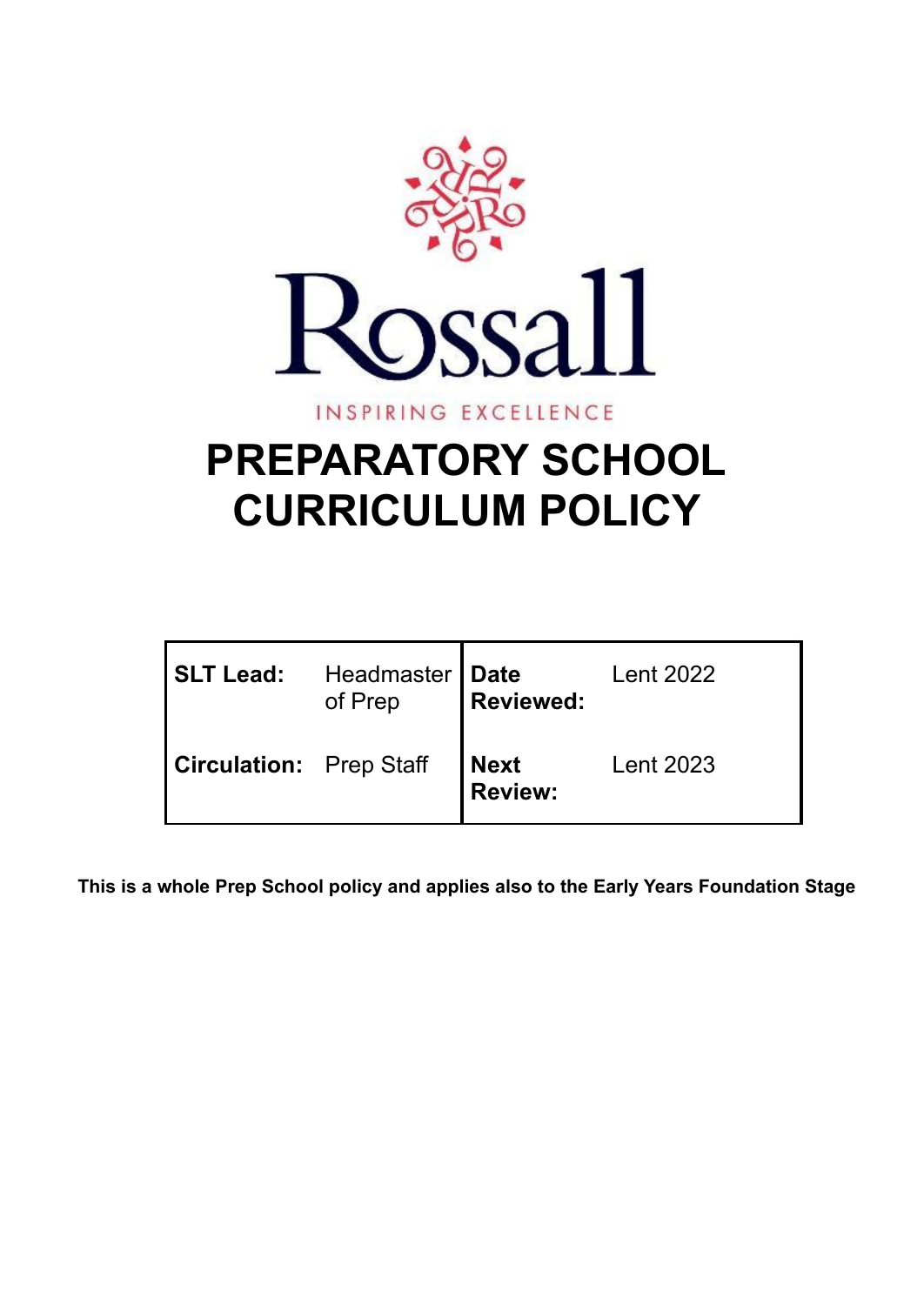## **Introduction and Aims**

Rossall Preparatory School is committed to providing a broad and balanced curriculum which will enable pupils not only to make progress in their learning and achieve high academic standards but also to enjoy learning for its own sake and develop the skills and understanding to live safe, healthy and fulfilling lives.

The school's curriculum is balanced, broad and promotes the spiritual, moral, cultural, mental and physical development of our pupils, preparing them for the opportunities, responsibilities and experiences of adult life.

The curriculum is designed so that every pupil is able to realise potential and discover skills and talents. The curriculum is challenging and it caters for all pupils in every year group. The wealth of co-curricular activities on offer provides a counterbalance and enrichment to the learning taking place in the classroom. The academic breadth of the subjects offered ensures that there is suitable challenge for the most able; equally the School also provides appropriately for those with specific learning needs with the support of the Learning Development department.

All pupils of compulsory school age receive a full-time, supervised education, in which they experience a range of linguistic, mathematical, scientific, technological, human and social, physical, aesthetic and creative aspects, appropriate for their ages and aptitudes.

Pupils are expected to acquire high-level skills in speaking and listening, literacy and numeracy. They participate in a personal, social and health education scheme appropriate for their age and experience and which reflects the school's aims and ethos.

The policy is supported by schemes of work drawn up by class teachers in collaboration with each other and the Headmaster of Prep School. The schemes of work are appropriate for the pupils, allow for progression through the School, and are revised regularly.

Where there are pupils in the School whose first language is not English, the staff are sensitive to the needs of these pupils and the School arranges appropriate support where necessary.

All schools are required to promote the historical and current values that underpin the national identity known as being British. Within this, all schools are required to ensure that the curriculum actively promotes these fundamental British values. Rossall is a multicultural community within which we celebrate pupils and cultures from all over the world. Alongside this, the school is keen to support all pupils in learning about and deepening their understanding of British values, culture and systems.

## **The curriculum is designed to:**

- Provide a smooth progression from primary stage, through to secondary and beyond.
- Link by subject with Senior School subjects/departments.
- Ensure that pupils develop the essential literacy and numeracy skills.
- Provide pupils with a full and rounded entitlement to learning.
- Foster pupils' creativity and develop essential skills, including independent learning skills and maturity in decision making.
- Inspire pupils to a commitment to learning which will last a lifetime.
- Promote and engender the highest standards in all learning and teaching.
- Ensure that all pupils have the opportunity to learn and make maximum progress.
- Promote pupils' SMSC (Spiritual, moral, social, cultural) development.
- Enable pupils to develop their self-knowledge, self-esteem and self-confidence.
- Enable pupils to distinguish right from wrong and to respect the civil and criminal law of England.
- Encourage pupils to accept responsibility for their behaviour, show initiative and understand how they can contribute positively to the lives of those living and working in the locality in which the school is situated, and to society more widely.
- Enable pupils to acquire a broad general knowledge of and respect for public institutions and services in England.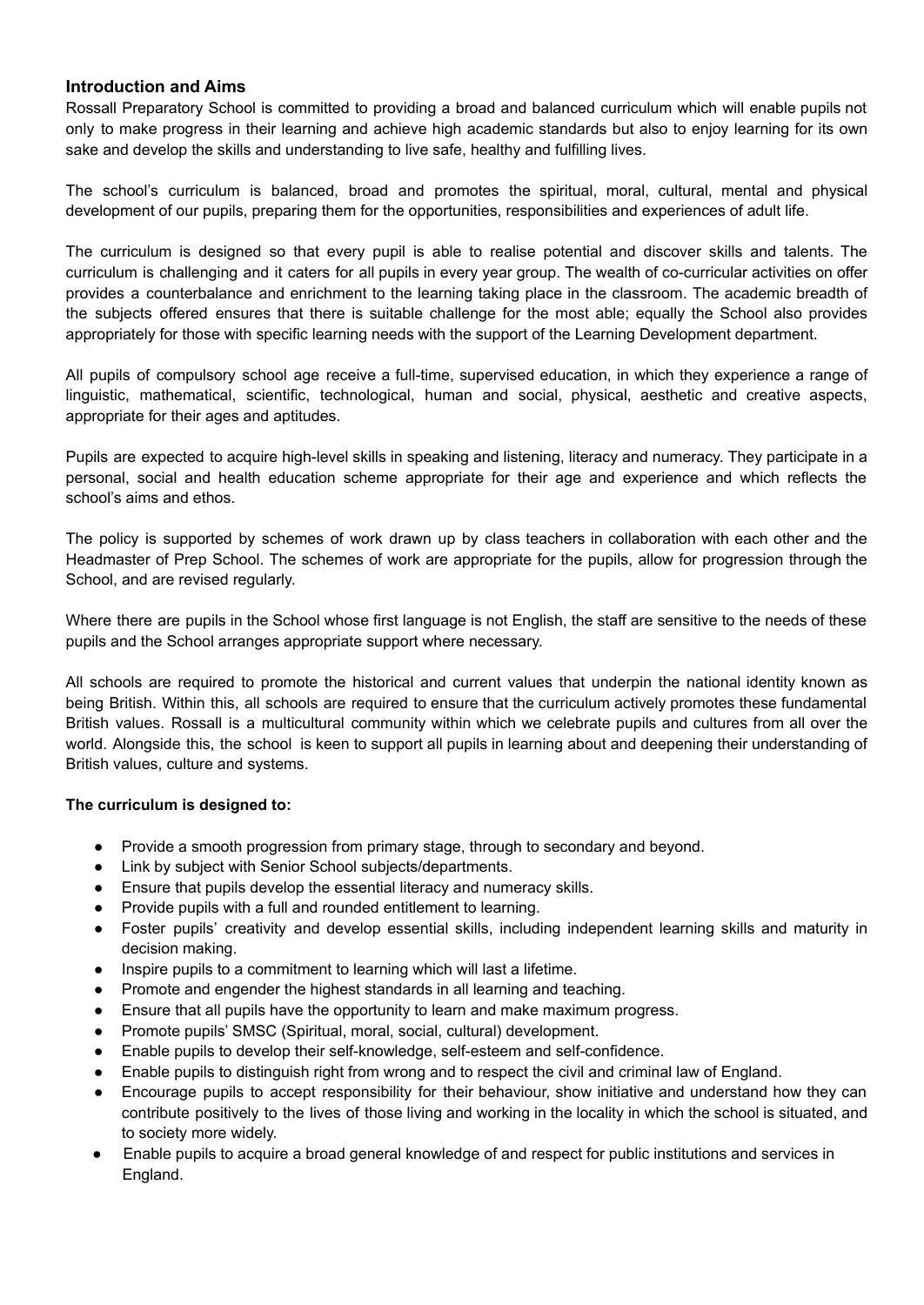- Further tolerance and harmony between different cultural traditions by enabling pupils to acquire an appreciation of and respect for their own cultures.
- Encourage respect for other people, paying particular regard to the protected characteristics set out in the Equality Act 2010.
- Encourage respect for democracy and support for participation in the democratic process, including respect for the basis on which the law is made and applied in England.

## **As pupils progress through Rossall Prep School they should be able to:**

- Develop a positive self-image
- Be effective users of skills of numeracy, literacy and oracy
- Make a positive impact on the environment
- Be independent, self-motivated and self-disciplined
- Appreciate human aspirations and achievements
- Work together in co-operative groups
- Acquire the competences and attitudes needed for adult life
- Develop an understanding as to how citizens can influence decision-making through the democratic process
- Develop an understanding that participation in elections by those opposed to democracy should be allowed by law, but the success of such candidates is undesirable for the well-being of society if it would lead to the end of democracy
- Have an understanding that bodies such as the police and the army can be held to account by the people, through the democratic organs of government
- Have an understanding that the freedom to hold other faiths and beliefs is protected in law, and an acceptance that other people having different faiths or beliefs to oneself (or having none) should not be the cause of prejudicial or discriminatory behaviour.

Pupils will have lessons in the following areas:

| English | Maths | Science | <b>PSHE</b> | Topic<br>(History<br>/Geog) | PE<br>Swim/<br>Games | Music | Art/DT | Religious<br><b>Studies</b> | Spanish | Drama | Computing | Rossall<br>Rotation |
|---------|-------|---------|-------------|-----------------------------|----------------------|-------|--------|-----------------------------|---------|-------|-----------|---------------------|
|---------|-------|---------|-------------|-----------------------------|----------------------|-------|--------|-----------------------------|---------|-------|-----------|---------------------|

**Rossall Rotation to include Beach Schools/ Forest Schools/ Cooking & Baking/ Astronomy/ Golf/ Farming**

#### **The Curriculum**

The timetable is divided into thirty lessons spread over five days corresponding to a six period day. In general, the lessons are circa 55 minutes in length and a two week timetable is in operation.

Work is differentiated as determined through academic performance, observed pace of work and any need for a particular type of differentiation. Careful monitoring takes place through regular awarding of assessment and effort grades, tests, summative and cognitive assessments (PUMA, PiRA and CAT4).

All schemes of work undergo an annual review and this helps to ensure that lessons are well planned, that effective teaching methods and suitable activities are used and that there is wise management of class time taking place. A variety of teaching and learning methods and materials are used to suit pupils' different needs.

Scrutiny of exercise books, work uploaded onto Google Classroom and pupil feedback help to ensure that pupils as a group and as individuals have the right attitudes to learning and pride in their work and they are developing the ability to think and learn for themselves.

All teachers follow the Prep School Marking & Feedback Policy and this scrutiny of exercise books and online work will reveal if it is being adhered to. Long term planning is completed electronically at the beginning of each academic year and runs alongside subjects specific half-termly schemes of work. Schemes of work are designed so that all pupils have the opportunity to learn and make progress. Learning and progress are monitored regularly and are recorded through the school reporting and assessment grades procedures. Pupils will be given experience in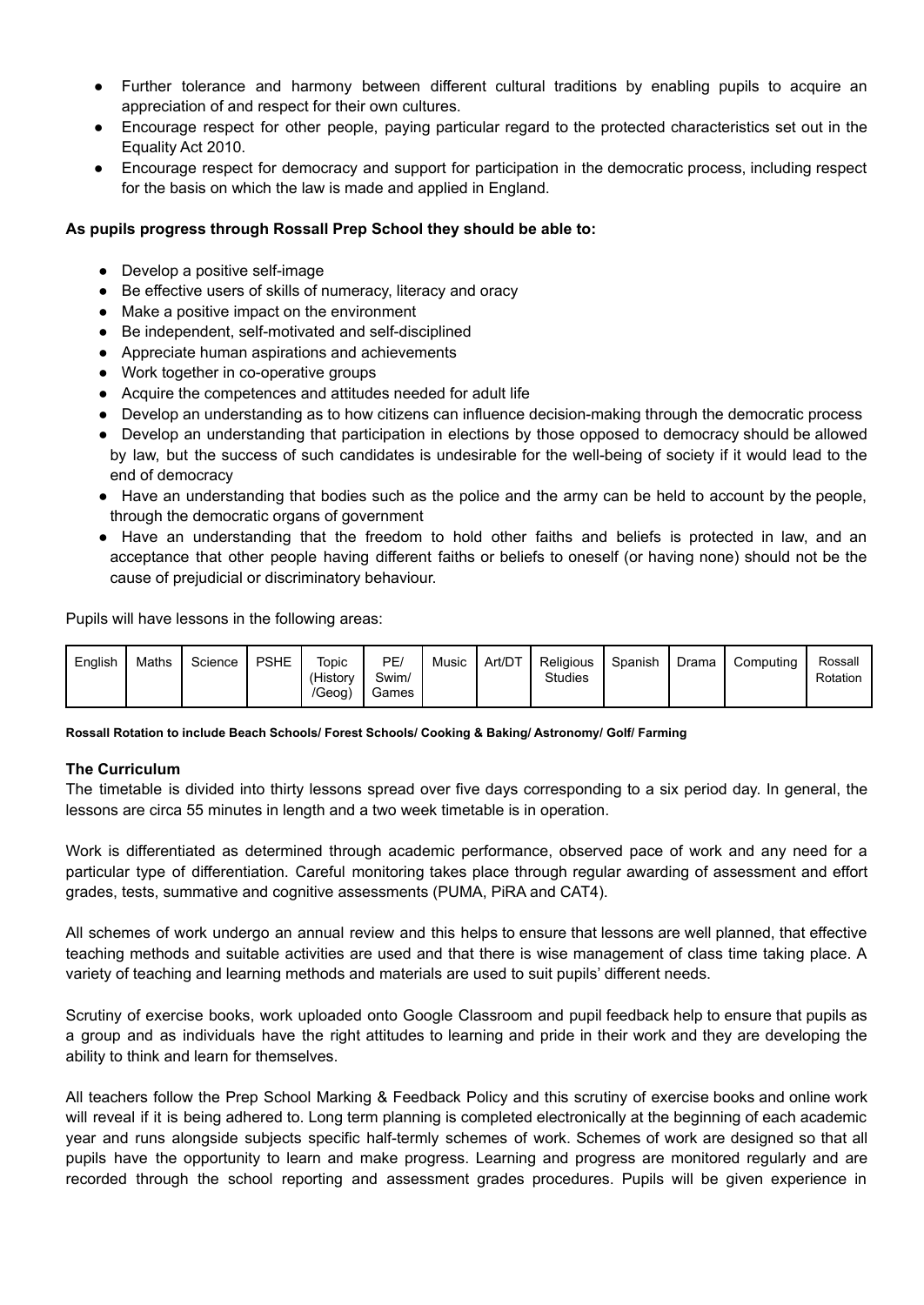linguistic, mathematical, scientific, technological, human and social, physical and creative education through the core and extended curriculum.

The following subjects are taught or offered to pupils of compulsory school age (Years Rec-6) and provide pupils with a range of experiences indicated. The table below summarises the principal subjects through which the seven experiences are provided, whilst not being exhaustive.

|                                      | <b>Experience Provided for Pupils</b> |                     |                   |               |                |                    |                         |
|--------------------------------------|---------------------------------------|---------------------|-------------------|---------------|----------------|--------------------|-------------------------|
|                                      | Linguistic                            | <b>Mathematical</b> | <b>Scientific</b> | Technological | Human & Social | Physical           | Aesthetic &<br>Creative |
| English                              | $\checkmark$                          |                     |                   |               | $\checkmark$   |                    | $\checkmark$            |
| <b>Mathematics</b>                   |                                       | $\checkmark$        |                   |               |                |                    |                         |
| <b>Science</b>                       |                                       | $\checkmark$        | $\checkmark$      |               |                |                    |                         |
| <b>Topic (History</b><br>& Geography | $\checkmark$                          |                     | $\checkmark$      |               | $\checkmark$   |                    | $\boldsymbol{\nu}$      |
| <b>Religious</b><br>Studies (RS)     | $\checkmark$                          |                     |                   |               | $\checkmark$   |                    |                         |
| Spanish                              | $\checkmark$                          |                     |                   |               | $\checkmark$   |                    |                         |
| <b>Music</b>                         |                                       |                     |                   | $\checkmark$  |                |                    | $\checkmark$            |
| Physical<br>Education                |                                       |                     |                   |               |                | $\checkmark$       |                         |
| Games                                |                                       |                     |                   |               |                | $\checkmark$       |                         |
| Swimming                             |                                       |                     |                   |               |                | $\boldsymbol{\nu}$ |                         |
| <b>Drama</b>                         | $\checkmark$                          |                     |                   |               | $\checkmark$   | $\checkmark$       | $\checkmark$            |
| <b>PSHE</b>                          | $\checkmark$                          |                     |                   |               | $\checkmark$   |                    |                         |
| Computing                            | $\checkmark$                          | $\checkmark$        |                   | $\checkmark$  | $\checkmark$   |                    |                         |
| Rossall<br>Rotation                  | $\checkmark$                          | $\checkmark$        | $\checkmark$      | $\checkmark$  | $\checkmark$   | $\checkmark$       | $\boldsymbol{\nu}$      |
| DT & Art<br>(DART)                   |                                       |                     |                   | $\checkmark$  |                |                    | $\checkmark$            |

Weekly Chapel and the Assemblies programme, provide opportunities for spiritual development, alongside Religious Studies. Whilst Computing has timetabled lessons in Prep, it is also embedded throughout the curriculum.

## **Subject Coordinators**

The role of the subject coordinator is to:

- Provide a strategic lead and direction for the subject
- Support and offer advice to colleagues on issues related to the subject
- Monitor pupil progress in that subject area
- Provide efficient resource management for the subject

It is the role of each subject coordinator to keep up to date with developments in their subject, at both national and local level. They review the way the subject is taught in the school and plan for improvement. Subject coordinators often work in pairs/threes to support each other in ensuring development of their subjects:

- English, Topic & DART
- Maths, Science & Computing
- PSHE & RS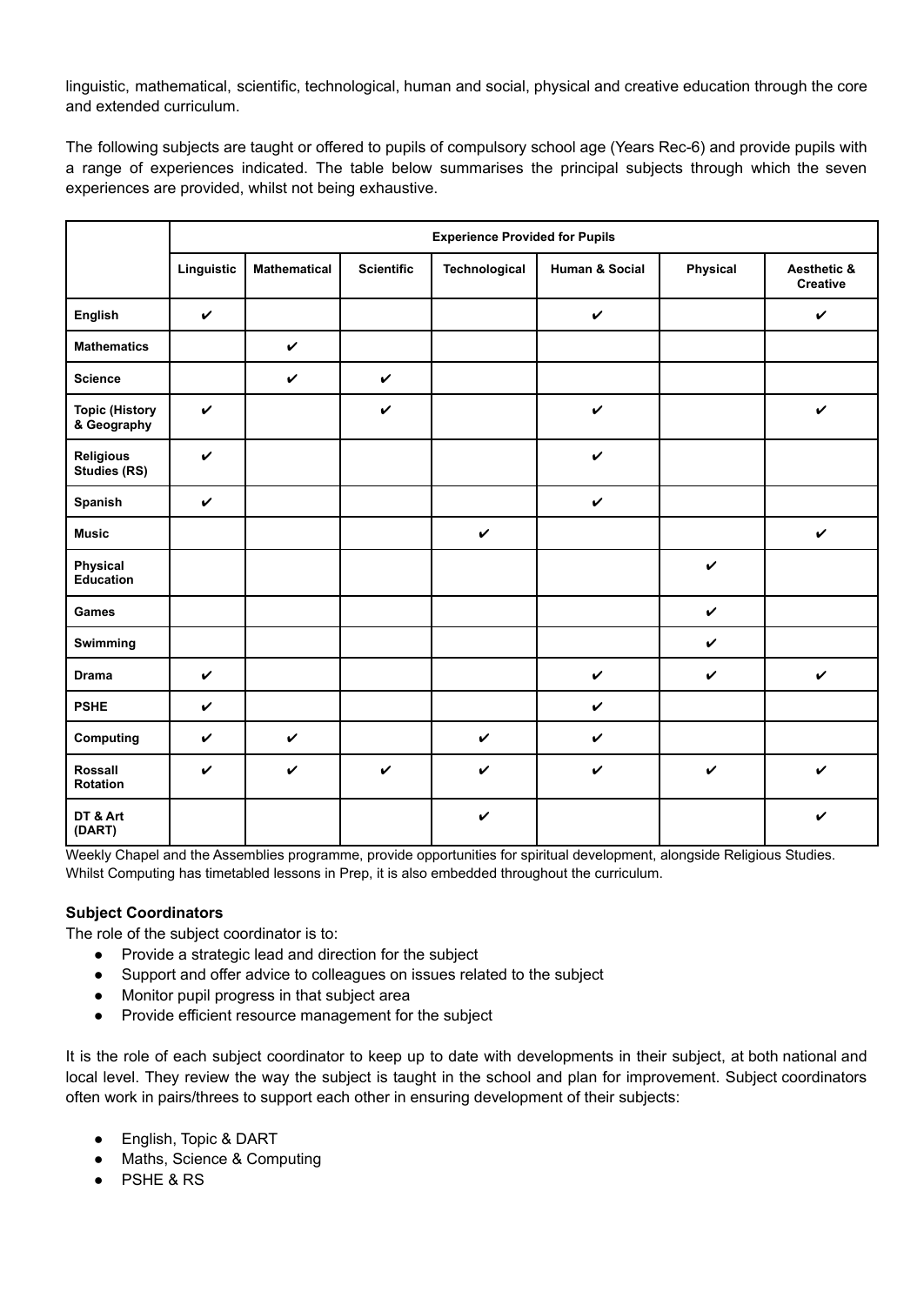- PE, Games & Swimming
- Music & Drama
- **Rossall Rotation**

This development planning links to whole-school objectives. Each subject leader reviews the curriculum plans for their subject, ensuring that learning intentions are clear and progression is planned into schemes of work.

All subject coordinators ensure the curriculum meets the needs of all learners, including those with special educational needs.

#### **CORE SUBJECTS English**

The main scheme we use in Language is dovetailed to the teaching of Phonics *(Essential Letters and Sounds* ), as well as handwriting (*Letterjoin*) and spelling (*Spelling Shed*) schemes from Reception to Y6. These are complemented by specific resources to support the teaching of Grammar and Punctuation, as these are key areas.

Writing is taught through *Pathways to Write* to ensure key skills and progression for the children. Focusing on specific areas of learning, the scheme incorporates non-negotiable skills that should have been cemented over previous years and units of learning. National Curriculum expectations are the main focus of each English session leading towards the expectation that the children can manipulate sentences, tense and the structure of writing. This expectation then runs throughout all aspects of the related unit of learning.

Each unit starts with a writing task to gauge a baseline. Children then complete 9-10 activities where there is focus on up to 5 specific writing skills. The tasks incorporate these skills using the content of each unit's base book as a model. The tasks are not particularly large, as the children need to demonstrate an understanding of the skills and how to incorporate it into their writing, which is the focus of these sessions.

After these sessions have taken place, the children complete an independent writing task over the course of a number of lessons (1 x planning, 2 x writing, and a final one editing). Their final piece is then marked against the skills set that the class has been focusing on.

In Pre-Prep, we utilise a phonics scheme called '*Essential Letters and Sounds'*', which was approved by the Department of Education in June 2021. It sets out a detailed synthetic, systematic programme for teaching phonics skills for children starting by the age of five, with the aim of them becoming fluent readers by age seven. Once children have completed Phonics in Year 2, they progress onto '*Twinkl's approved Phonics Scheme'* to complete Phase 6 which teaches learners spelling rules.

# **Mathematics**

*Power Maths* provides structure for the teaching of this core subject. Power Maths is a whole-class mastery programme that sparks curiosity and excitement to help nurture confidence in Maths. Our inclusive approach means that all children learn together but we have a range of additional intervention and support to enhance and scaffold children who may not be reaching their potential or moving on children who are exceeding expectations. The enriched approach combines interactive teaching tools alongside textbooks and practice books. It contains lesson-based formative assessments, as well as end of topic summative assessments that are built in. These elements support the staff in tracking progress more readily.

In addition, differentiated Mental Maths Books provide academic rigour beyond the classroom, to endeavour to promote using and applying Maths knowledge, skills and understanding. *Times Table Rockstars* and *MyMaths* are utilised as an online learning platform for multiplication and ensure that pupils can access appropriate Maths related content in the virtual world. In Pre-Prep, *Power Maths* is complemented by *' Primary Stars Maths'*. This offers a varied approach to maths teaching and provides stretch and challenge activities. These platforms by no means replace the fundamental 'working out on a piece of paper' but they do offer age appropriate resources.

## **Science**

Science is taught through a guided discovery approach in which pupils learn skills such as observing, inferring and experimenting. Our Science Curriculum uses hands-on investigative science activities to promote a deep understanding of scientific concepts and helps children develop effective methods of scientific enquiry.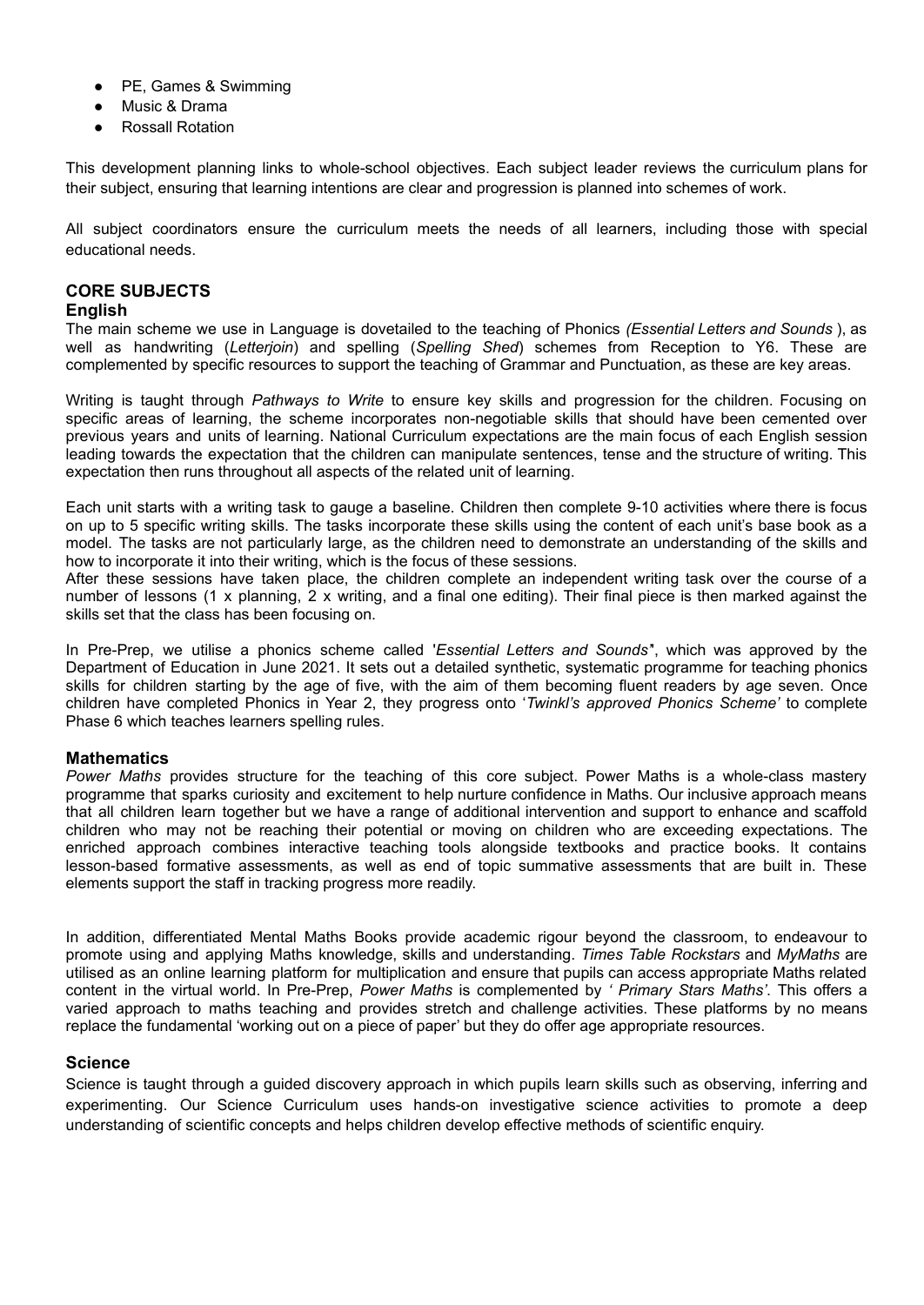# **Topic (History & Geography)**

From Reception to Year 6, pupils are taught across half termly topic titles. These become more refined with Years 5 and 6, when the lessons are separated in History and Geography. The Topic titles feed much of the cross curricular links and, where possible, are embedded from the class book that is being studied in English (*Pathways to Write*). Coverage is ensured through additional areas of study across History & Geography so the pupils receive the opportunity to develop knowledge, skills and understanding of historical periods and geographical areas of study.

# **Spiritual, Moral, Social and Cultural Development, PSHE and Economic Education**

Form time, Chapel, assemblies, PSHE and RS are all included within the timetable as specific times where spiritual, moral, social and cultural issues are raised and discussed. British values, such as promoting respect for others, are promoted. In addition, the curriculum is designed to be balanced in the SMSC areas, giving children the opportunity to discuss social and moral issues within different subjects and taking account of the wide range of cultures within our society. This is monitored by coordinators and discussed at staff meetings.

Alongside academic development, wider character and emotional development is of equal importance to the School, as demonstrated by our underlying school values. An underlying resilience alongside a freedom to 'fail' and improve through a process of repeated 'failures' is essential to a healthy education and is particularly important in a high-achieving environment in which all individual successes, often of very different types and magnitudes, need cherishing and celebrating.

PSHE and economic education at Rossall Preparatory reflects the School's aims and ethos and encourages respect for other people. The PSHE scheme dovetails into the Senior School curriculum.

# **EYFS Curriculum**

The EYFS seeks to provide:

- quality and consistency in all early years settings, so that every child makes good progress and no child gets left behind
- a secure foundation through planning for the learning and development of each individual child, and assessing and reviewing what they have learned regularly
- partnership working between practitioners and with parents and/or carers
- equality of opportunity and anti-discriminatory practice, ensuring that every child is included and supported

The learning and development requirements cover:

- the areas of learning and development which must shape activities and experiences (educational programmes) for children in all early years settings
- the early learning goals that providers must help children work towards (the knowledge, skills and understanding children should have at the end of the academic year in which they turn five)
- assessment arrangements for measuring progress (and requirements for reporting to parents and/or carers)

Four guiding principles should shape practice in early years settings. These are:

- every child is a unique child, who is constantly learning and can be resilient, capable, confident and self-assured
- children learn to be strong and independent through positive relationships
- children learn and develop well in enabling environments with teaching and support from adults, who respond to their individual interests and needs and help them to build their learning over time. Children benefit from a strong partnership between practitioners and parents and/or carers.
- importance of learning and development. Children develop and learn at different rates.

There are seven areas of learning and development that must shape educational programmes in early years settings. All areas of learning and development are important and inter-connected.

Three areas are particularly important for building a foundation for igniting children's curiosity and enthusiasm for learning, forming relationships and thriving. These are the prime areas:

● communication and language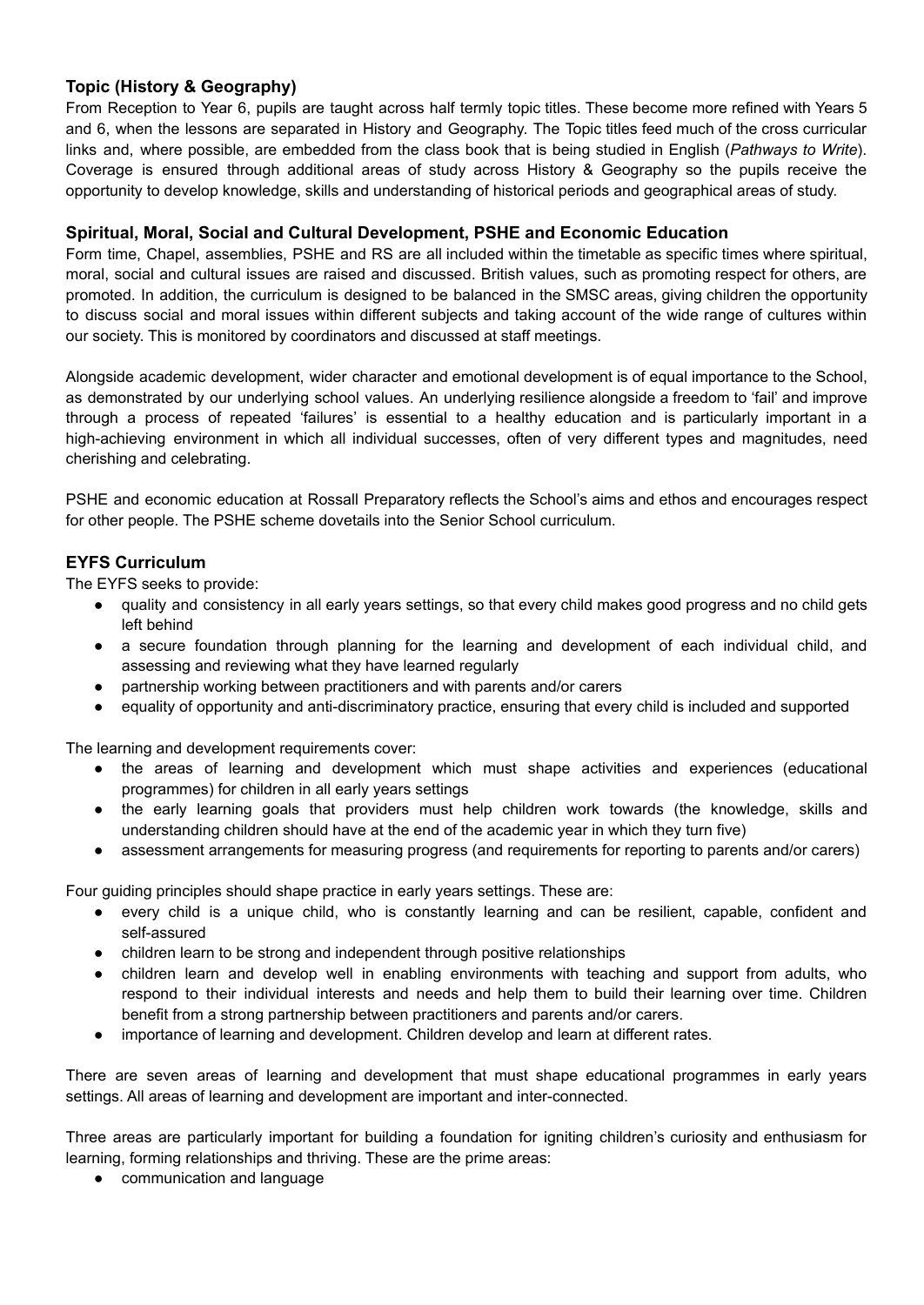- physical development
- personal, social and emotional development

We also support our EYFS children in four specific areas, through which the three prime areas are strengthened and applied. The specific areas are:

- Literacy
- Mathematics
- Understanding the World
- Expressive Arts and Design

In addition, the 'Characteristics of Effective Learning' underpin learning and development across all areas and support the child to remain an effective and motivated learner. The Characteristics of Effective Learning are:

- Playing and exploring-engagement
- Active learning-motivation
- Creating and thinking critically-thinking

The level of development children should be expected to have attained by the end of the EYFS is defined by the early learning goals (ELGs). ELGs support teachers to make a holistic, best-fit judgement about a child's development, and their readiness for Year 1.

The Reception Baseline Assessment (RBA) is a short assessment, taken in the first six weeks in which a child starts Reception. In the summer term, the class teacher reviews the ELGs in the EYFS Profile to decide whether each child is working below or at the expected levels. Judgements against the ELGs are based on observations, evidence in books and discussions with all staff involved with the child. The results of the Profile are shared with parents and carers via a report. The EYFS profile results are reported to the local authority, who monitor the judgments made.

# **Prep (homework)**

Weekly Prep is set as per the table below:

|                 | Pre-Prep (Rec - Y2)                                   | <b>Prep (Y3 - Y6)</b>                                 |  |  |
|-----------------|-------------------------------------------------------|-------------------------------------------------------|--|--|
| <b>Monday</b>   | Spellings / Handwriting                               | Spellings / MyMaths / Times Tables                    |  |  |
| <b>Tuesday</b>  | <b>MyMaths</b>                                        | Grammar (book / sheet)                                |  |  |
| Wednesday       | Grammar (book / sheet)                                | Mental Maths/Target Maths                             |  |  |
| <b>Thursday</b> | Mental Maths / Primary Stars                          | Comprehension                                         |  |  |
| <b>Friday</b>   | Topic / Science (to be completed over<br>the weekend) | Topic / Science (to be completed over<br>the weekend) |  |  |

There is an expectation that all children should read every day at home for a minimum of 10-15 minutes. This does not mean they have to read alone and there is no better interaction and bonding opportunity than taking the time to read together with your child. This may be a reading scheme book or a personal reader and it is fantastic for the children to hear you read, as well as vice versa.

Additionally, we would expect around 10 minutes of multiplication tables practice (from Years 3 - 6). This can be completed using www.ttrockstars.com. Year 1 and Year 2 can utilise https://numbots.com/ and/or TTRockstars at the weekend for any extra work.

Prep should take around 20 minutes in Pre-Prep and around half an hour for Years 3 - 6. If children are staying at School to complete Prep, they should finish the majority of their homework in the presence of a member of staff who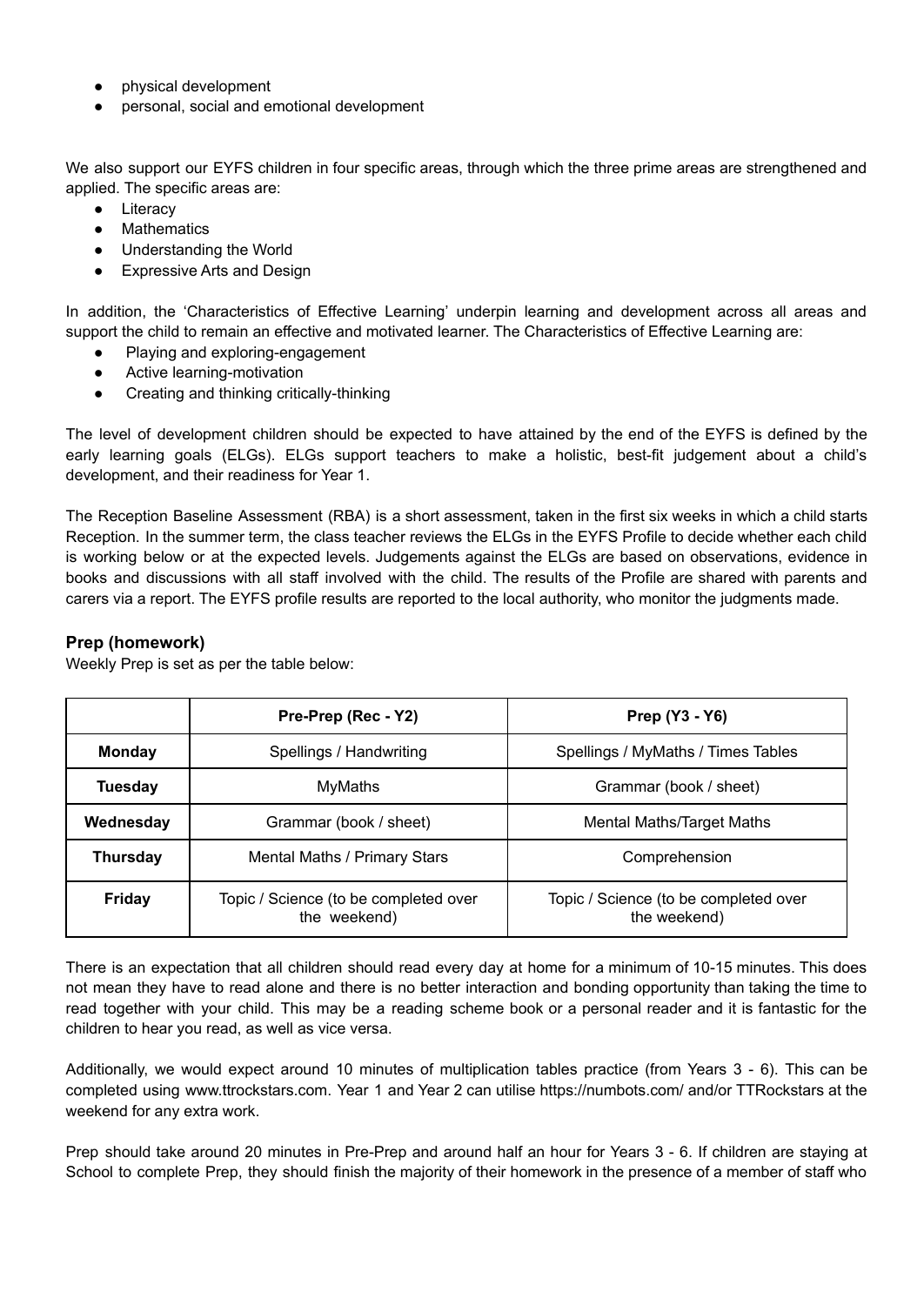will sign their Prep Planner. When completing Prep at home, we would ask that parents or family members initial the Prep Planner once it has been completed.

## **Entrance Policy**

We seek to ensure all those children admitted to Rossall School are both able to benefit from the rounded education provided and to be happy within the school community. We recognise our duty to embrace diversity and to work to overcome prejudice. We do not discriminate on the grounds of gender, race or religion.

All pupils at Rossall Prep School are expected to cooperate with the teaching and support staff to promote the greater good. We also wish to establish a full partnership with parents in order to promote the interests of the pupil body. This partnership must be based upon mutual honesty and respect. We have the right to expect full disclosure of any additional learning requirements or medical circumstances known to parents at the point of entry, and thereafter.

We cannot offer places at Rossall School to those whom we cannot safeguard or uphold within our own pastoral and learning support systems.

Where appropriate, we administer our own entrance tests that are designed specifically for the age group in question. Where the age group is not appropriate for such testing, parental disclosure of any relevant previous educational report will be sought: this should include formal proof of prior testing and examination grades.

We reserve the right to make direct contact with any other previous school or educational establishment. Progression from one section of Rossall School to another is expected but cannot be guaranteed: there are occasions when such progression is not in the best interests of the child or the wider community. In such circumstances we would inform parents of relevant circumstances well in advance and offer guidance as to future options for schooling.

Nursery  $\rightarrow$  Reception Pre-Prep  $\rightarrow$  Prep (Year 2 to Year 3) Prep  $\rightarrow$  Senior School (Year 6 to Year 7)

Transfer to Senior School is expected but not guaranteed. An exam is taken in the Lent term that supports the summative assessment data that is held for each individual child. Interviews are also conducted. All summative assessment data is shared with Senior School.

All those joining the School must agree to abide by the Standard Terms and Conditions of Rossall School and to promote adherence to relevant school rules and policies.

## **Equal Opportunities**

Rossall intends that all present and prospective pupils and staff shall enjoy equality of opportunity and shall not be disadvantaged by any condition or requirement that cannot be shown to be justifiable.

Pupils, staff, parents, governors and all external agencies who support the work of the School are aware of the aims of the School and its expectations of behaviour that reflect the commitment to a policy of equal opportunity.

All information and publicity that is disseminated will reflect the policy of equal opportunity. All aspects of the curriculum will reflect the School's commitment to equal opportunity and will respect the dignity and value of all individuals. Grouping of pupils will not be affected by conscious or unconscious stereotyping. The School's Code of Conduct will strongly reflect the commitment to combating prejudice.

#### **Learning Development**

Currently in the Prep School there are no pupils with a statement of Special Educational needs or an EHC plan. However, there are pupils with diagnosed Specific Learning Difficulties and who require varying degrees of support with their learning. Specialist Learning Support, tailored to individual needs, is available to all pupils at Rossall via the Learning Development Department. Teachers and teaching assistants are provided with advice about the classroom needs of pupils with specific learning needs, and the School makes reasonable adjustments in managing the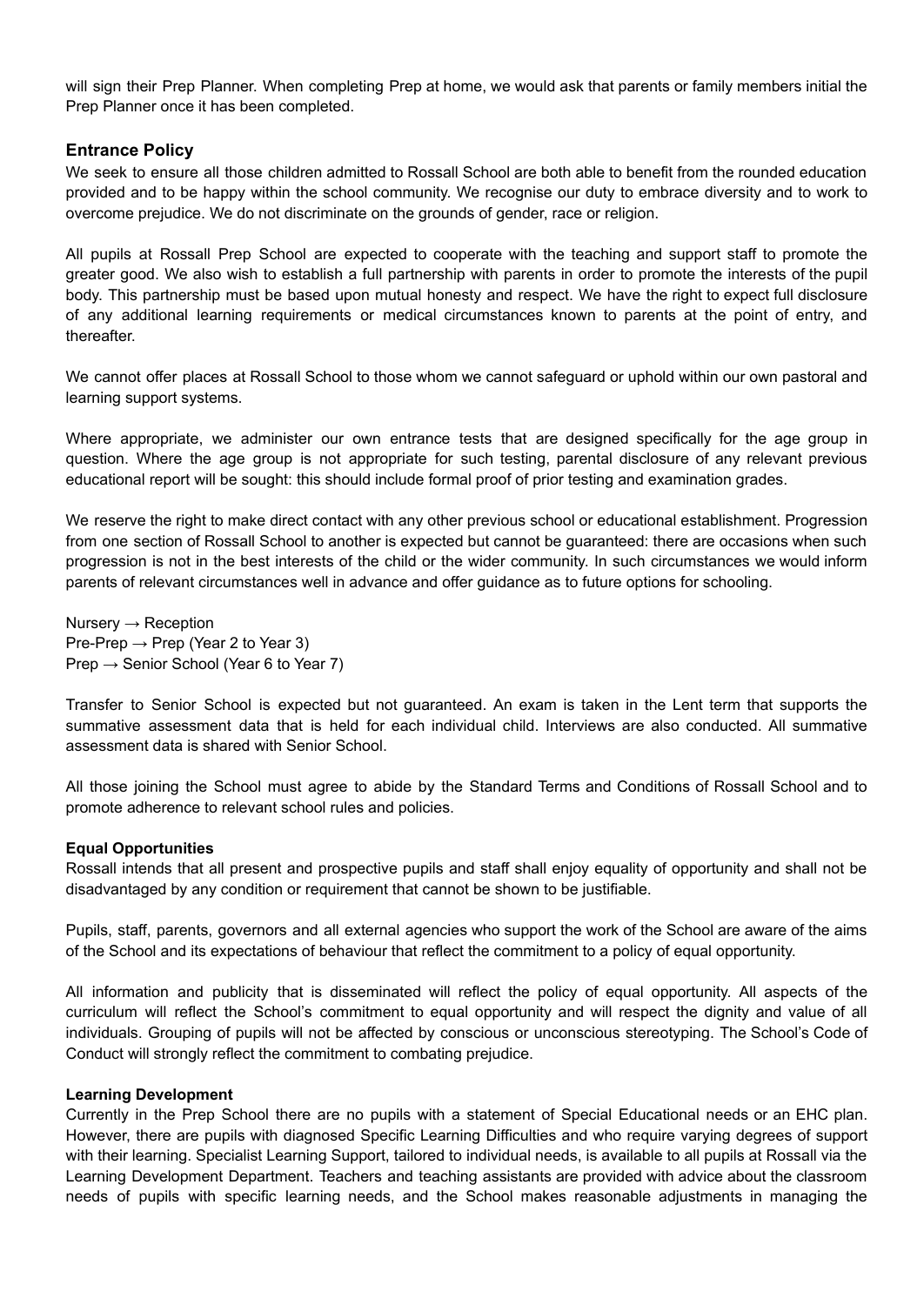timetables of pupils with both Learning and Physical difficulties. This includes appropriate teaching and learning in the classroom, use of teaching assistants, access arrangements for internal assessments and any one to one support that may be necessary. This is coordinated by the Head of Learning Development in conjunction with the Headmaster of Prep School.

## **Levels of support**

There are three levels of support provided by the Learning Support Department.

## **Quality First Teaching (Wave 1)**

A teacher responds to their initial concerns about a pupil's progress by adjusting teaching approaches and putting in place short term, class based interventions. If these have not impacted on the pupil's progress, concern is raised with the relevant SENDCO in order to plan an appropriate course of action. This may involve further adjustments to teaching and learning styles.

## **Monitor (Wave 2)**

Pupils in this band are not considered to have Special Educational Needs or Disabilities. These pupils have not responded to the adaptations made in line with Quality First Teaching and require close monitoring and/or some targeted support in specific areas either individually or in groups. Intervention is time-limited. Parents are informed of this provision by the SENDCo. Progress is closely monitored with regular discussions between the form tutor and the SENDCo and may include a Learning Development Plan (LDP).

## **SEND Register (Wave 3)**

Pupils in this band are considered to have SEND and are recorded on the SEND register. These pupils already have a recognised special educational need or have not responded to short term targeted intervention. At this stage the SENDCo may recommend external specialist advice to inform intervention and support strategies.

In consultation with the pupil, parents and relevant staff, a LDP is written. The LDP is a person centred tool that captures and shares child centred information so the child's experience in school is personalised to them; both in what matters to them and how they are best supported with their learning. It provides both parents and children a voice, an opportunity for parents to share their expertise and for older children to reflect on what works for them and what is important to them. LDPs are formally reviewed twice a year. Pupils in the senior school may have a reduced timetable in order to cater for the additional support.

## **Procedures**

In the light of Government guidelines laid down in the Special Educational Needs Code of Practice **(SEND Code** 2015) the School has adopted a graduated approach to the identification of, and provision for, pupils who may need extra support for learning, identified in the following cycle:

## ASSESS, PLAN, DO AND REVIEW

## **Assess**

Teachers are responsible and accountable for the progress and development of all the pupils in their class, including where pupils access support from teaching assistants or specialist staff. As part of the assessment process we have formative and summative procedures which help to assess children's individual needs.

These procedures include:

- Close monitoring of progress against precise Specific. Measurable. Achievable. Realistic. Targets
- Staff consultation with the SEND Co-ordinator
- Review meetings
- Consultation with parents and pupils
- Input from external sources (previous school, Educational Psychologist, Counsellor, for example).

# **Plan**

When a form of assessment has identified that a young person has a special educational need, a planning meeting is held and chaired by a member of the Learning Development Department. The parents, pupil, and any relevant external professions are invited to attend or provide a report so that the meeting is a thorough, collaborative, child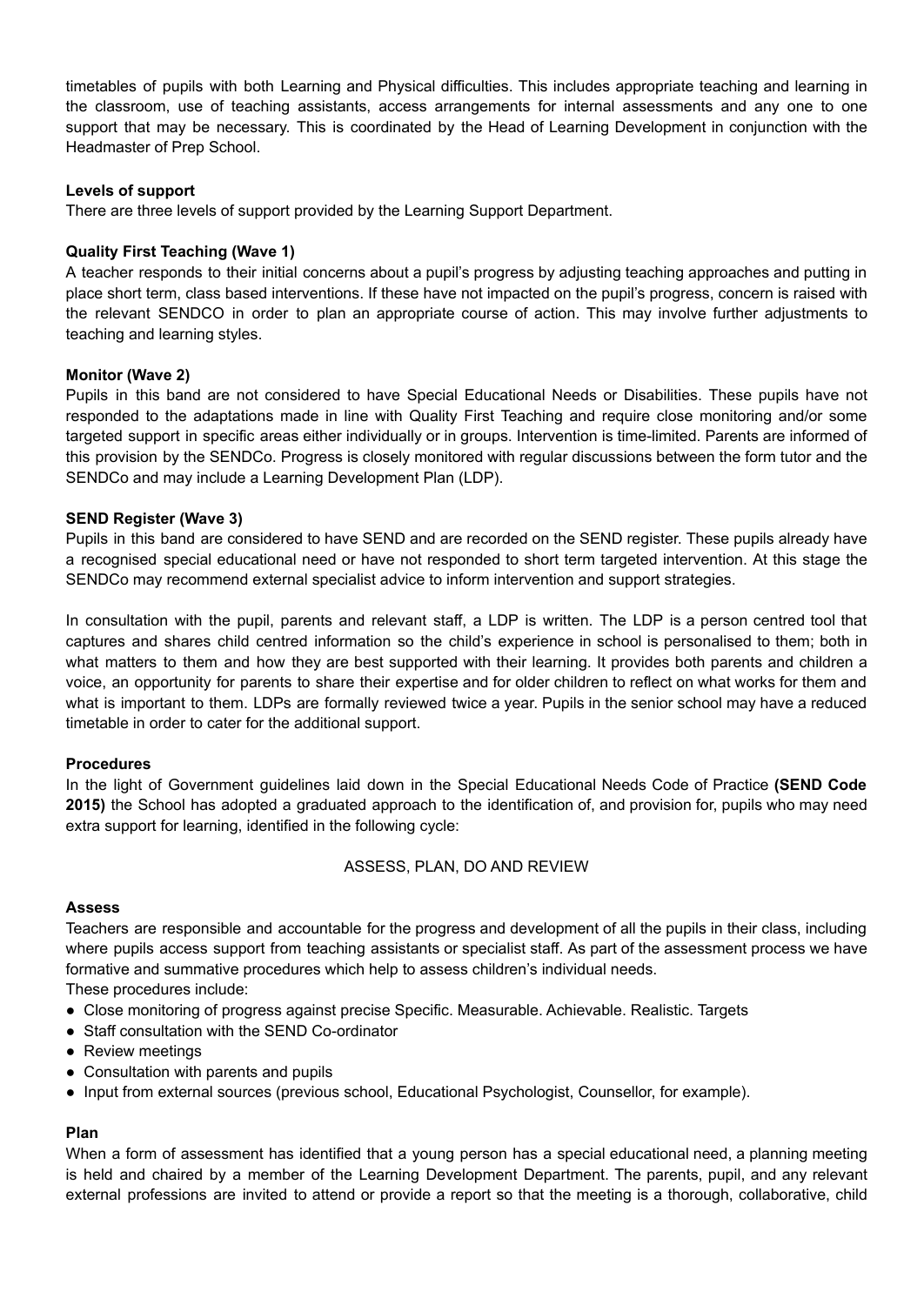centred approach. The purpose of the meeting is to collectively decide on what adjustments need to be made within the classroom and what, if any, additional provisions need to be made.

As a result of the planning meeting, personalised outcomes and support for the student are agreed and a member of the Learning Development Department transfers these onto the LDP.

## **Registers**

The Learning Development Department is responsible for keeping the SEND register which is a fluid working document that is constantly updated and therefore the numbers of students on the register will be subject to change. The information is available centrally and securely for all teaching staff. All staff are required to be fully aware of the needs of each individual pupil and the strategies as outlined in the Learning Development Plan of pupils they teach or who are otherwise in their care.

#### **Learning Development Plan (LDP)**

The LDP is drawn up by the Learning Development Department in relation to the needs of the pupils as identified during the assessment and planning stages. The pupils (where possible) and parents involved are fully consulted throughout the process. This document provides: an overview of the student's difficulties; agreed outcomes; recommendations for high quality teaching and record of any additional support given to the pupil. The teaching staff and relevant pastoral staff (in particular houseparents) are notified when a new LDP is created. Staff are expected to consult and act upon the LDP. Reviews of the pupils are held bi-annually and any amendments to the LDP circulated.

#### **Do**

## Monitoring of Learning Development Plans (LDPs)

Subject/class teachers must ensure that pupils with Special Educational Needs and Disabilities have appropriate targets and interventions and that lessons are planned with regard to any special needs. They are supported in this by class teachers and the LD team. Concerns about individual pupils' difficulties are raised during Prep School staff meetings and Pupil Progress Meetings, and are communicated with the SENDCo as early as possible.

The SENDCos have regular consultations with members of the teaching staff and Senior Deputy Head (Academic) and the Head of the Prep School, where relevant. Heads of Department are responsible for the quality of teaching and learning in their subject and also have an overview of the differentiation taking place to meet individual needs of pupils and support those with long term special educational needs and disability.

## **Additional intervention and support complements and strengthens, but does not compensate for a lack of good quality teaching.**

#### **Review**

The provision for each student on the LD register is regularly reviewed to evaluate the impact on progress and assess whether further changes need to be made. Progress made towards outcomes on the LDP is reviewed during bi-annual meetings in which the views of various individuals around the student can be drawn together collaboratively. These meetings also provide the opportunity for pupil voice to be heard, increasing independence and motivation in the student. These meetings involve the pupil, parents and a member of the Learning Development team with invitations being extended to the class teacher or Head of Prep School, as well as any relevant external professionals.

Each pupil is invited to further, informal reviews throughout the year to ensure they maintain an active role in evaluating their own progress and provision. Amendments can be made to an LDP at other points in the year if new information arises that results in changes to student support. Once a pupil has been reviewed, the cycle of 'assess, plan, do, review' begins once more, to ensure that support for the pupils is as effective as possible. Plans are to be reviewed termly.

#### **Personal, Social and Health Education**

Rossall School is fully committed to providing a comprehensive programme of PSHE for all its pupils to ensure their personal, as well as their academic development, which is appropriate to their age and needs. Responsibility for developing and implementing this programme rests with the Head of PSHE, supported by the Director of Wellbeing.